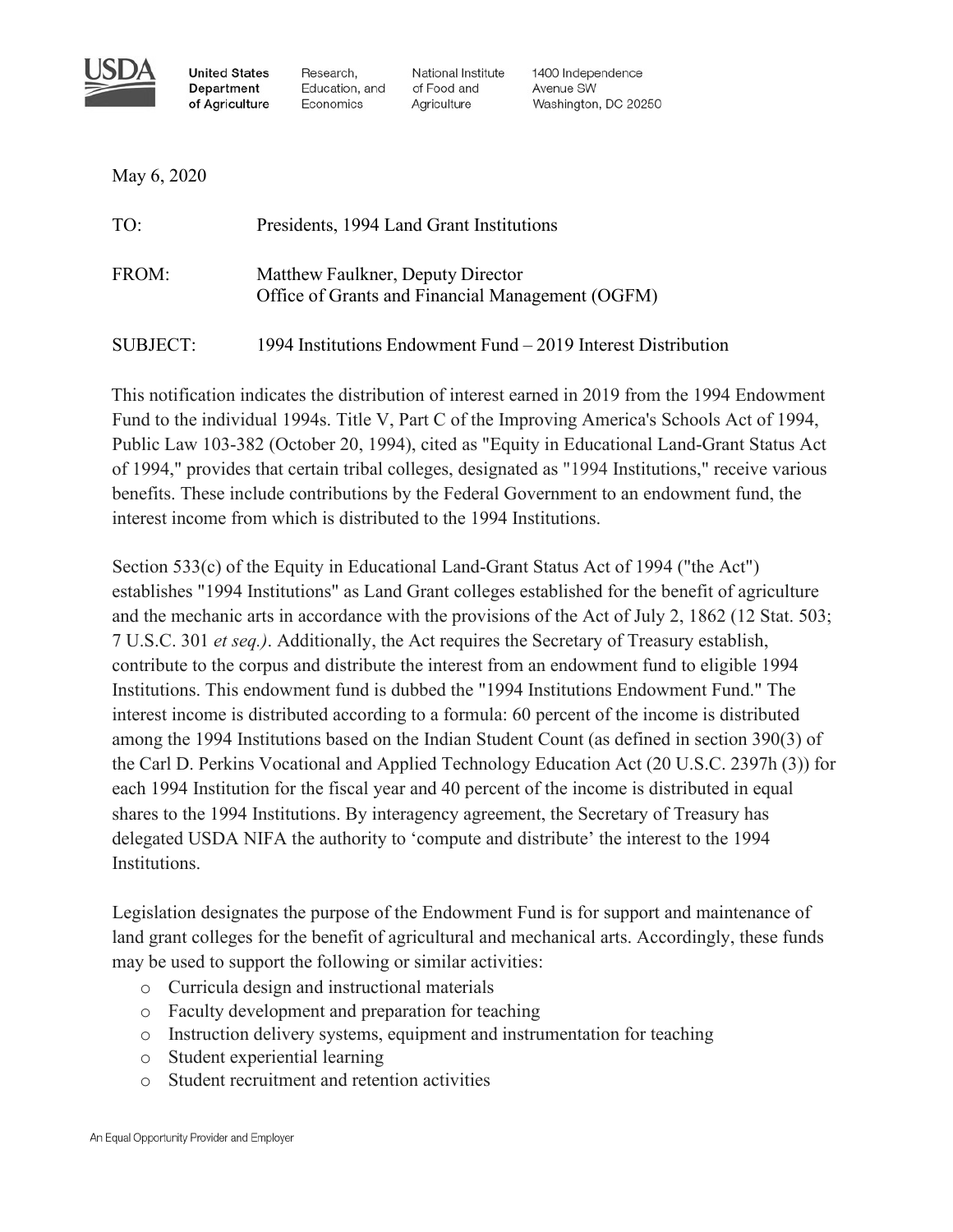o Facility renovation, repair, construction and maintenance to support the land grant mission (allowable for funds distributed after 2001)

In order to receive Endowment Interest Distribution Funds, 1994 Institutions must meet certain accreditation requirements. Those institutions that do not meet these requirements will not participate in this program and the share of their funds may be redistributed to other eligible 1994 Institutions.

## Reporting:

As part of its oversight and accountability responsibilities, the following documents should be kept internally by your institution:

o An annual internal budget of what funds were spent on for auditing purposes

FAQ on Endowment Policies and Procedures:

- o Endowment Distribution is on interest earned based on a formula
- o Beginning in FY 2018, funds are made available in a single, lump-sum provided to each school via check, with the exception of the Federally operated schools which will continue to use the Intra-Governmental Payment and Collection (IPAC) process
- o Endowment funds do not expire, they may be held indefinitely
- o Funds must be placed in an interest-bearing, College account
- o Funds may be used for federal cost sharing or matching funds on federal grants
- o Funds distributed after 2001 may be used for new construction relating to the 1994 as a Land Grant Institution

Erin Riley, National Program Leader (202-505-0361) [Erin.riley@usda.gov](mailto:Erin.riley@usda.gov)